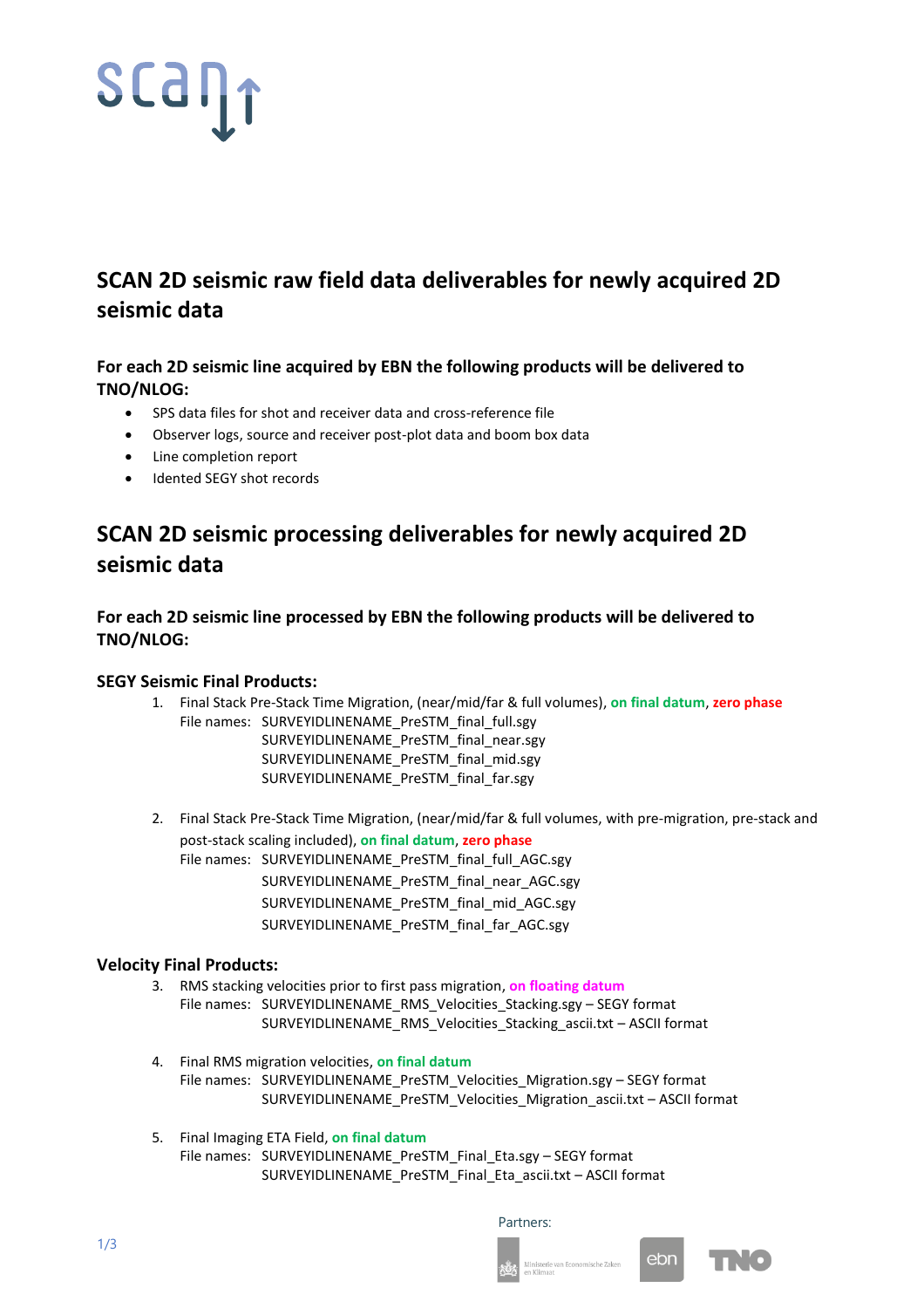# scant

### **SCAN 2D seismic processing deliverables for reprocessing projects**

#### **For each 2D seismic line reprocessed by EBN the following products will be delivered to TNO/NLOG:**

#### **SEGY Seismic Final Products:**

- 1. Final Stack Pre-Stack Time Migration, (near/far & full volumes), **on final datum**, **zero phase** File names: SURVEYID\_LINENAME\_PreSTM\_final\_full.sgy SURVEYID\_LINENAME\_PreSTM\_final\_near.sgy SURVEYID\_LINENAME\_PreSTM\_final\_far.sgy
- 2. Final Stack Pre-Stack Time Migration, (near/mid/far & full volumes, with pre-migration, pre-stack and post-stack scaling included), **on final datum**, **zero phase** File names: SURVEYID\_LINENAME\_PreSTM\_final\_full\_AGC.sgy

#### **Velocity Final Products:**

- 3. RMS stacking velocities prior to first pass migration, **on floating datum** File name: SURVEYID\_LINENAME\_RMS\_velocities\_stacking.sgy – SEGY format SURVEYID\_LINENAME\_RMS\_velocities\_stacking\_ascii.txt – ASCII format
- 4. Final RMS migration velocities, **on final datum** File names: SURVEYID\_LINENAME\_PreSTM\_velocities\_migration.sgy – SEGY format SURVEYID\_LINENAME\_PreSTM\_velocities\_migration\_ascii.txt – ASCII format

In case an anisotropic Kirchhoff Pre Stack Time Migration algorithm was used, a final ETA field is provided:

5. Final Imaging ETA Field, **on final datum** File names: SURVEYID\_LINENAME\_PreSTM\_final\_eta.sgy - SEGY format SURVEYID\_LINENAME\_PreSTM\_final\_eta\_ascii.txt – ASCII format

In case of a curved ray Kirchhoff Pre Stack Time Migration algorithm was used, an ETA field is not applicable.

#### **SEGY Idented Raw Shot Field data:**

6. Idented raw shot field data, as acquired, but with coordinates in the SEGY header, on acquisition datum File name: SURVEYID\_LINENAME\_ID\_shots.sgy